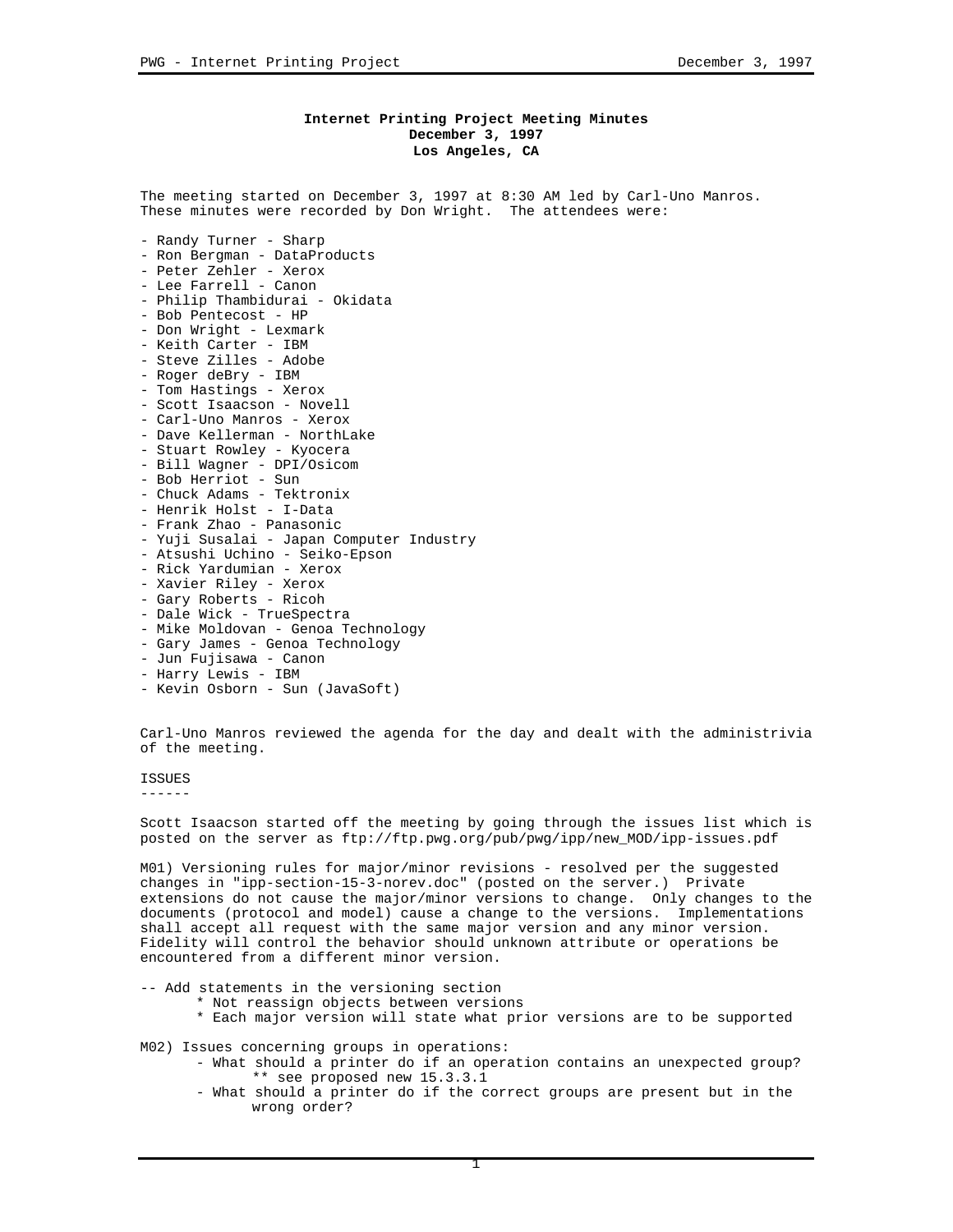\*\* see proposed new 15.3.3.1 - If Get-Attributes is returning no job/printer attributes, what does it return?

\*\* Clients should send the group tag even if there are no attributes.

The general philosophy should be to be conservative in what is sent and liberal in what is accepted. Overall for groups and attributes, group tags may be included with no attributes or the group tags can be omitted. Therefore receivers of data shall accept both.

M03) Return not supported operation attributes in Get-Attributes operation. \*\* Not an issue because all the operation attributes are mandatory but allow for the group to show no support for extensions

M04) Moving job-k-octets, job-impressions, compression and job-media-sheets to become optional operations attributes?

\*\* These operation attributes get mapped into job description attributes. Now all job-template attributes are affected by fidelity. Section 3.1.1 of the model document needs to be updated to reflect these changes.

- M05) Keep document-format as operation attribute \*\* Yes
- M06) See issues M04
- M07) Upper bounds

\*\* See "ipp-min-max" on the server. Generally, attributes will be sized by type but on an attribute by attribute basis, special cases will be dealt with.

- M08) Granularity of error messages? This has been addressed in the latest version.
- M09) Semantics of unsupported and supported. This has been addressed in the latest version.
- M10) Statement that validation is attribute specific. This has been generally fixed in the latest version.
- M11) Add semantics to section 3.1.5.2 about requesting-user-name operation attribute. \*\* Bob Herriot will write up some clarifying language for this section. Remove the requirement for creating a unique name if one is not provided. The name does not have to be unique.
- M12) Add (1:MAX) to limit in section 3.2.6.1 of the model. \*\* OK
- M13) We will remove "copies-collated-\*"
- M14) Change SHOULD to SHALL in section 4.1.9 \*\* Both SHOULDs need to be changed to SHALLs in this section.

M15) Why is "attributes-natural-languages" special? \*\* When a client submits something and specifies the language it is used as a "post-it". We will change the following:

> natural-language -> generated-natural-language-default natural-language-supported -> generated-natural-language-supported

We will add the -default to "charset" and "document-format"

M16) Semantics of multiple-document-handling (section 4.2.4) \*\* Not resolved for Version 1.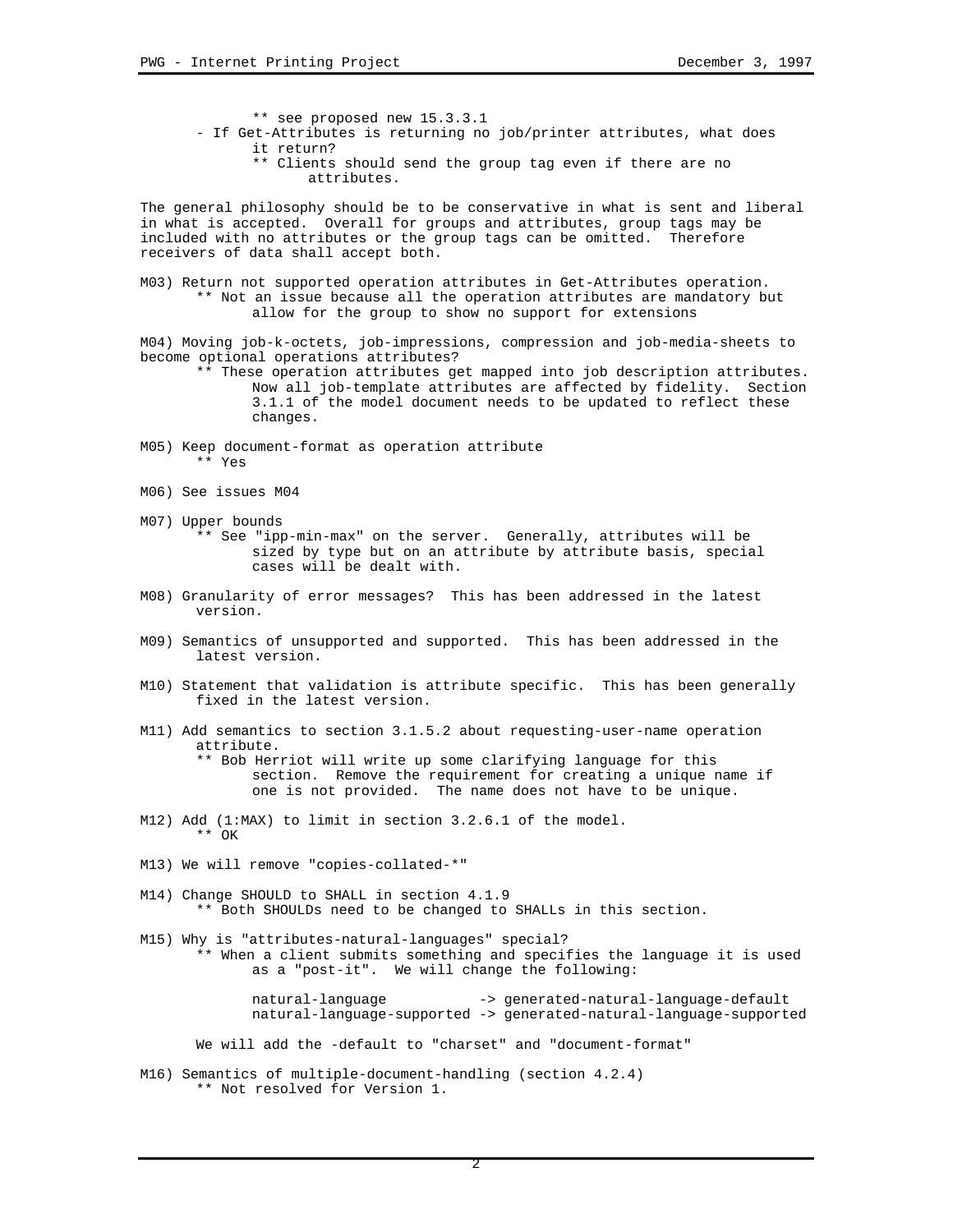- M17) Semantics of Page-ranges attribute (section 4.2.7) Change to specify nonoverlapping ranges provided in ascending order.
- M18) Fixed in "ipp-section-15-3-norev.doc"
- M19) No
- M20) Conformance Language for natural-language \*\* Optional for object to support
- M21) Conformance Language for media-ready \*\* Optional
- M22) What status code is returned when printer is "accepting jobs" is false? \*\* Add an error code "server error - not accepting jobs" will be added/
- M23) Semantics of server-error-version-not-supported need clarification \*\* See changes suggested in "ipp-model-last-call-comments-th.doc"
- M24) Semantic changes needed in 15.3
	- \*\* See "ipp-section-15-3-norev.doc" The series of checks provided in this new section are semantic examples and not conformance requirements. Some implementations may be softer and allow some non-conforming operations/attribute. Some of the semantics and interactions contained in the section are important but are not found elsewhere.
- M25) Occurrences of HTTP in Model document \*\* The references to HTTP will be removed from the MODEL document.
- M26) Internationalization clarifications \*\* Section 7: add classification of various text attributes and their source and interaction of language and charset with them. \*\* Revisited M15 and change to natural-language-configured. Scott will take a work item to clarify this.
- M27) Align our syntax descriptions with <draft-iesg-iana-considerations-01.txt> \*\* Carl-Uno Manros and Steve Zilles will explore this with our area directors.
- P01) Do we want to define and mandate a client-specified transaction ID. \*\* Yes, it will follow the version number in the protocol, it will be mandatory and will be 4 bytes and the range 0 -> (2^31)-1
- P02) Does text on the Network Byte Order (protocol, sect 3) need improvement? \*\* Bob Herriot will fix.
- P03) We need a better description of how HTTP chunking is done by IPP. \*\* Bob Herriot will add some text about this and reference the HTTP/1.1 document as a reference for people implementing both IPP and HTTP.
	- \*\* Some additional areas needing clarification were identified and will be written up by several people and added to the protocol document as "hints" or "implications of IPP over HTTP"
- P04) Do we need to refine CompoundValue? \*\* We have removed CV and replaced it with two new tags called "localized-text" and "localized-name" This will be written up in the next version of the document.
- I02) Revise definition of Application/IPP so it can be run over other transports. \*\*This will be fixed in the documents.
- P05) OK
- P06) A long discussion ensued over the idea of using a special marker to

3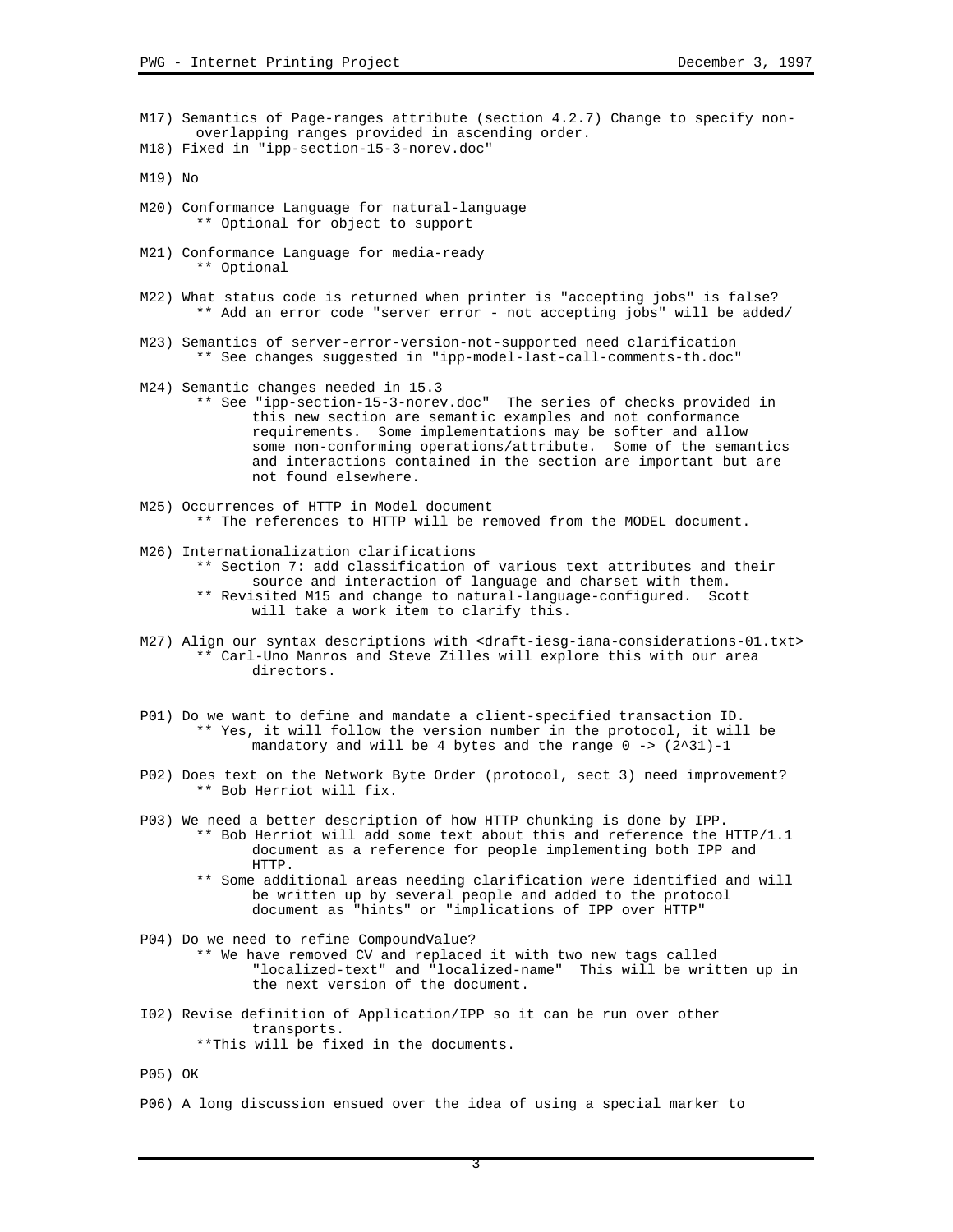indicate the end of the header and also indicating that there is or isn't more data. \*\* Resolution: Rename the "data" tag to be called the "end-of-header", "end-of-attributes" or "end-of-parsing" tag that indicates the end of the IPP header.

GENOA

-----

A presentation was made by Gary James from Genoa Technology about what Genoa is doing testing protocols. A discussion followed about how Genoa would do an IPP test suite. Genoa has looked at the IPP protocol and they are in the process of making a business decision to prioritize the various other projects they are investigating. They currently plan to do an IPP test suite and are trying to decide when to do it. They expect a decision by early '98.

## ADOBE

-----

Steve Zilles made a presentation on some work on Job Tickets that is being done by Adobe. Version 1.0 of the Job Ticket specification was completed on October 6th. The document is available on the Adobe Web site in the developer's area in the tech notes area as tech note #5620.

## ISSUES

------

- P07) Wording has been changed.
- P08) Remove the issue statement from the section.
- P09) Bob Herriot will add some additional examples in this section.
- P10) When does the IPP server rejects an operation? \*\* Randy has an action item to write up. The suggested tests listed in the new 15.3 section says not to quite checking early, i.e. when the first error is found.
- P11) OK, Bob will incorporate new wording into the protocol document based upon wording from Carl-Uno.
- P12) Port numbers for IPP? \*\* Carl-Uno will request an IPP and an IPP/TLS port.
- S01) Accept Randy Turner's text
- S02) Accept Randy Turner's text
- S03) Make "digest authentication" optional \*\* Yes, IPP will defer to the HTTP/1.1 security requirements.
- S04) Security terminology \*\* Leave the wording as is.
- S05) Move security to earlier in the document. \*\* According to the IETF, Section 8 is suppose to be the security section. We will add a forward reference earlier in the document pointing to sect. 8.
- D01) Alignment of IPP with Service Location Protocol Printer Scheme. \*\* Scott Isaacson will coordinate with the SRVLOC people.
- I01) Parameters for application/octet-stream MIME type. \*\* Application/octet-stream does not support CHARSET, OK -- no action.
- I03) Register document formats as MIME media types \*\* Action item for Tom Hastings to post a list of what will be registered